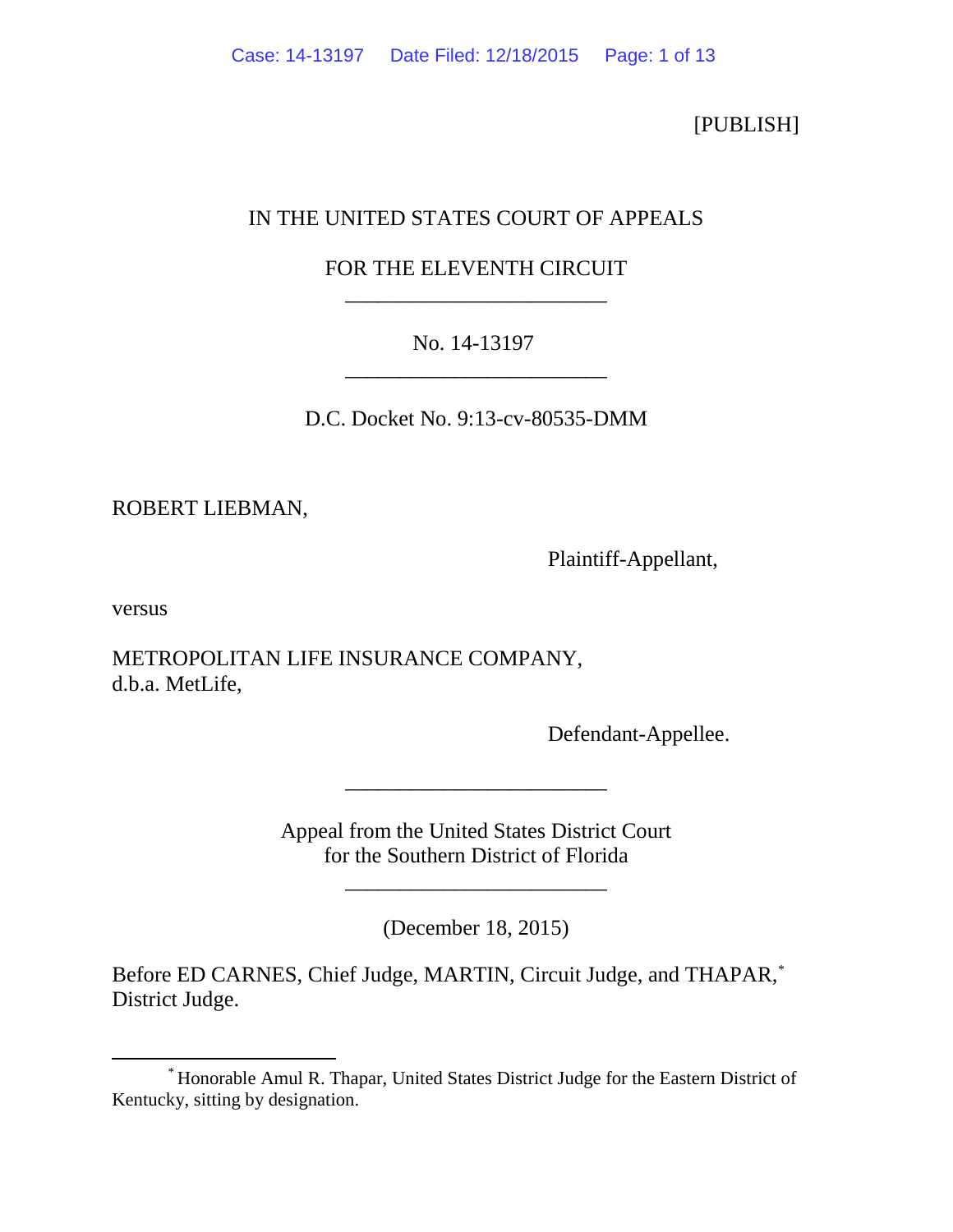### PER CURIAM:

Robert Liebman began working for Metropolitan Life Insurance Company ("MetLife") as a sales representative in 1985. When MetLife fired him in 2013, he brought this action, making an age discrimination claim under the Age Discrimination in Employment Act ("ADEA"), 29 U.S.C. § 623(a)(1), as well as a retirement benefits interference claim under the Employee Retirement Income Security Act ("ERISA"), 29 U.S.C. § 1140. Now before us on appeal, Liebman contests the district court's grant of summary judgment in favor of MetLife. He argues that the district court erred in holding that he failed to establish a prima facie case under the ADEA because the person who replaced him at MetLife was also over the age of forty. Liebman also argues that the district court erred in finding that he was not qualified for his position, which is a fact necessary to make a prima facie case under both the ADEA and ERISA. Finally, Liebman asserts that in granting MetLife's motion for summary judgment, the district court improperly weighed evidence and failed to draw all inferences in the light most favorable to him. After careful review and with the benefit of oral argument, we reverse and remand.

I.

Over the years since Liebman began working for MetLife in 1985, he held a number of positions in the company. By 2003, he was the Managing Director of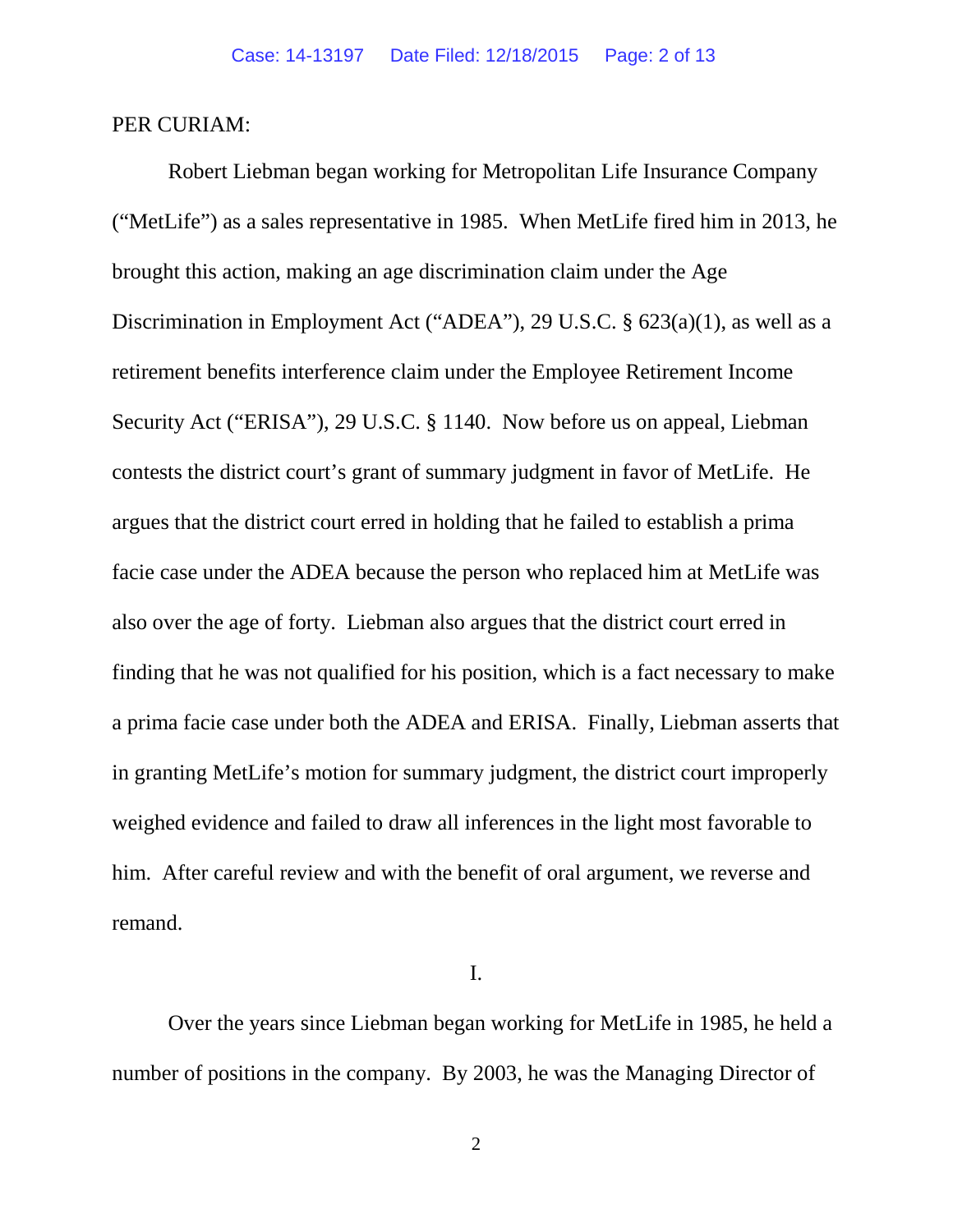MetLife's West Palm Beach and Boca Raton offices. In 2007, Liebman hired Neil Weiss as an Agency Sales Director to work directly for him. Half of Liebman's sales representatives reported to him, and the other half reported to Weiss.

In 2008, Liebman began reporting to Larry Adkins. Adkins gave Liebman poor evaluations, told him his office was "having a bad year," and placed him on a performance plan. In his sworn declaration, Liebman says that at the time of this 2008 reassignment, he already knew that Adkins was jealous of his pension plan. According to Liebman, on at least four or five occasions between 2003 and 2008, Adkins made begrudging remarks about Liebman's benefits package. Liebman's package was more generous than Adkins's even though Adkins held a higher position in the company. Then in 2009 MetLife restructured, and Liebman began reporting to Gil Cohen instead of Adkins. After this restructuring, Liebman had fewer responsibilities, but his salary remained the same. Weiss also continued to work under Liebman.

In 2011, Cohen contracted with Gene Foxen, an external consultant, to evaluate how MetLife could improve sales. Although Foxen acknowledged that Liebman's office had "done quite well," he "suspect[ed] much of its overall success [came] from the efforts of Neil Weiss." Foxen arrived at this suspicion without ever having met with Weiss individually. Foxen also described Liebman as egocentric.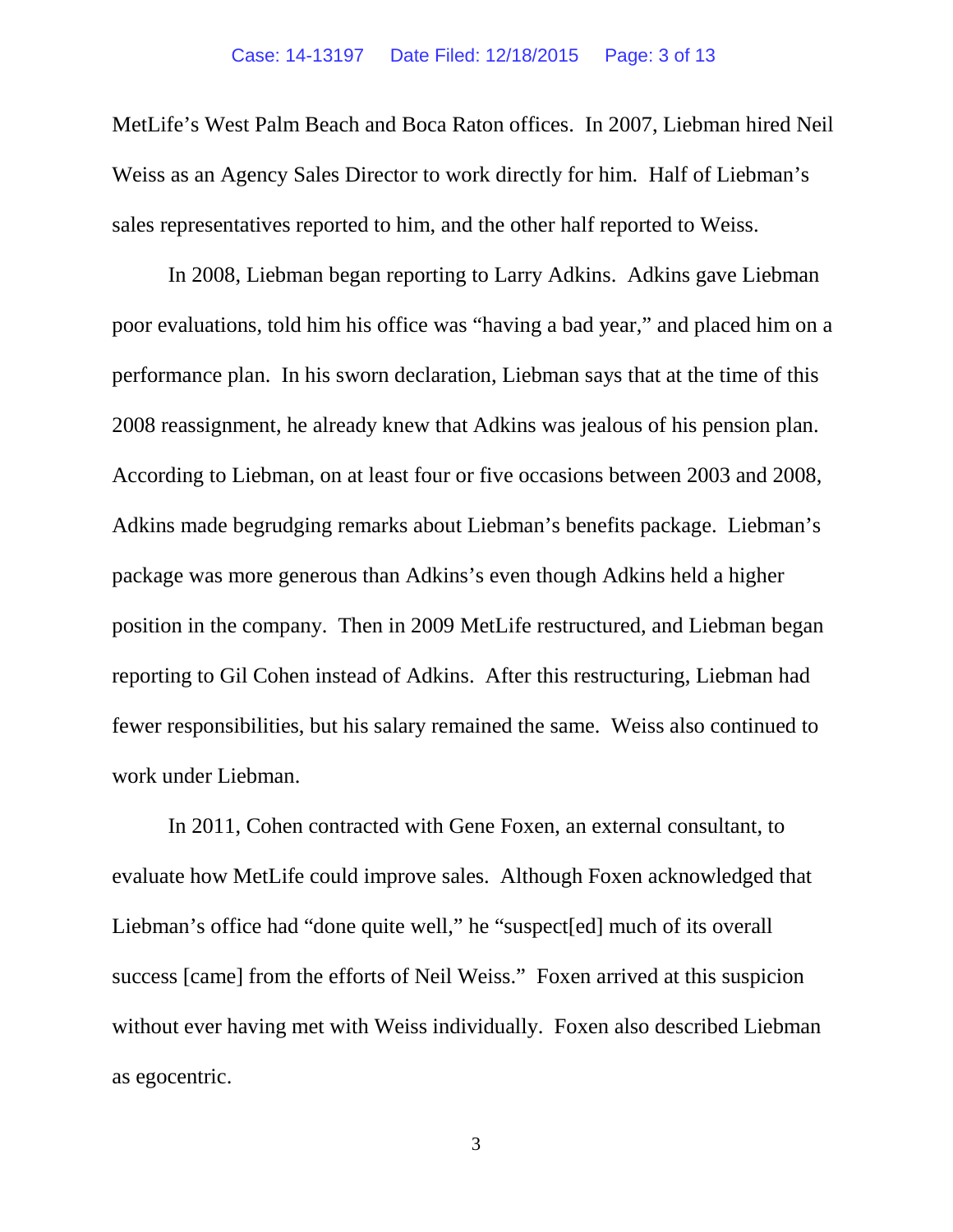#### Case: 14-13197 Date Filed: 12/18/2015 Page: 4 of 13

In 2012, MetLife again restructured and cut resources. These cuts, combined with a significant drop in sales by one of Liebman's top sales agents, led to a poor sales year for Liebman. Some time during 2012, Adkins became the Regional Vice President of MetLife and Cohen's immediate supervisor. Also during 2012, Liebman began hearing complaints about his performance. In a meeting with Cohen and another manager, Liebman was informed of reports from unnamed sources that he was "not as available as [he] need[ed] to be . . . not working, or just not around." Liebman's sworn declaration states that, during the second quarter of 2012, Adkins again made comments about Liebman's pension plan, this time at a meeting in front of 150 to 200 employees. In October 2012, Liebman's pay was cut by 10% a week.

In December 2012, Cohen told Liebman that the company was eliminating his position. Cohen acknowledged in his sworn declaration that this decision was based in part on Adkins's "strong suggestion." Cohen gave a number of reasons for the decision: (1) MetLife needed to reduce salary expenses and Liebman was one of the highest paid Managing Sales Directors in the company; (2) some of Liebman's responsibilities were duplicative of Weiss's, who cost less and had a better performance evaluation in 2012 than Liebman; (3) Liebman was "detached" and "ineffective" despite warnings about needing to be engaged; and (4) Foxen had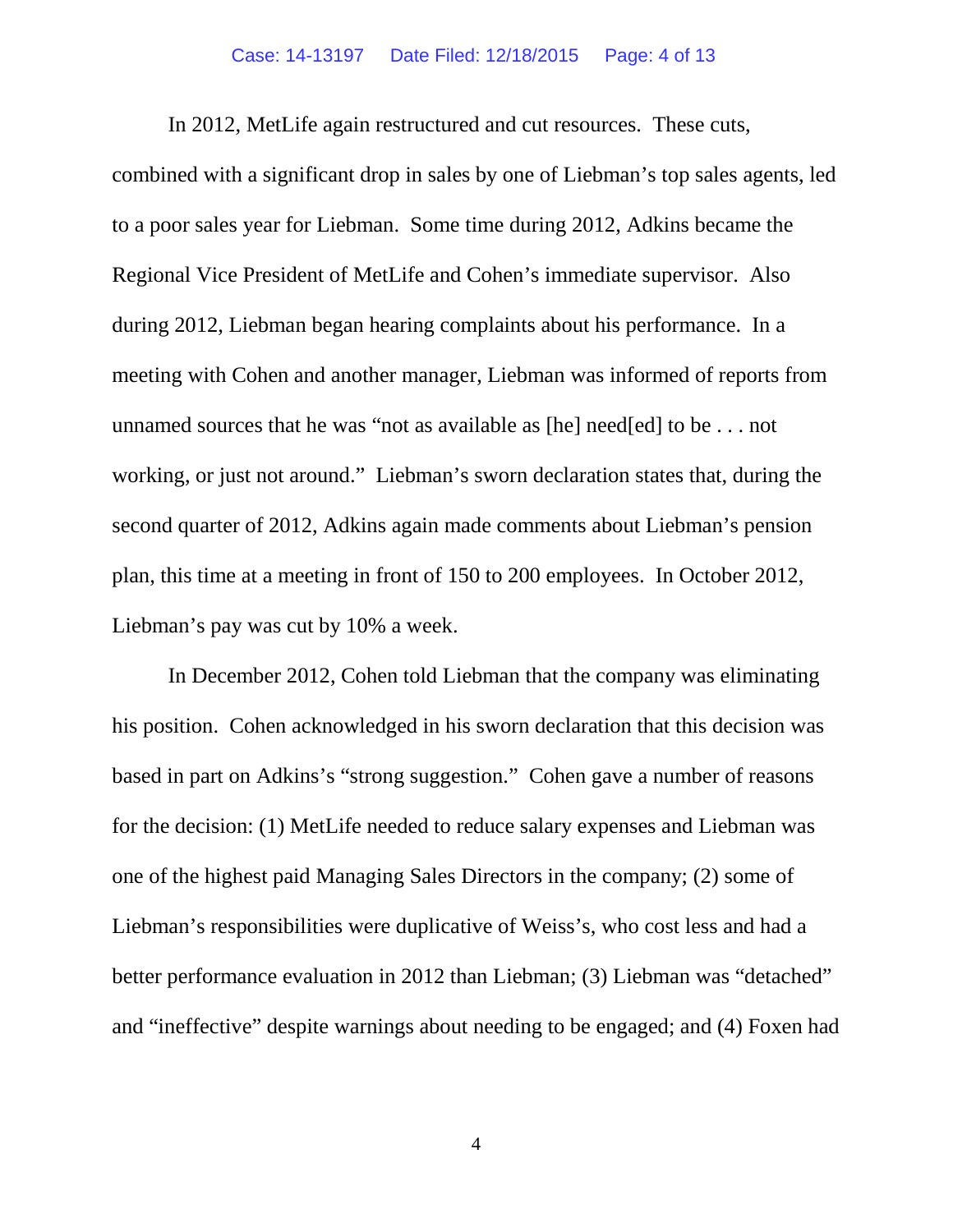suggested that Weiss was the driving force behind the West Palm Beach office's success.

Liebman was given three weeks to interview for another position at MetLife. He did not get that position and was terminated on January 31, 2013. At the time of Liebman's termination, he was 49 years old, Cohen was 45, Adkins was 44, and Weiss was 42. Liebman alleges that, as a result of being terminated before age 55, he lost approximately \$90,000 per year in pension benefits starting at age 60. He also alleges that his retiree medical insurance benefits would have accrued at age 55, though MetLife counters that it has discretion to change retiree health insurance.

In May 2013, Liebman filed suit against MetLife, claiming that his discharge violated the ADEA and ERISA. The parties conducted discovery, then MetLife moved for summary judgment on both claims. The district court found that Liebman failed to establish a prima facie case under both the ADEA and ERISA. Specifically, the district court held that Liebman did not state a proper ADEA claim because his replacement, Weiss, was 42 years old and also a member of the protected class. The district court further found that Liebman failed to show he was qualified for his position. The district court also granted summary judgment against Liebman on his ERISA claim based on its holding that Liebman did not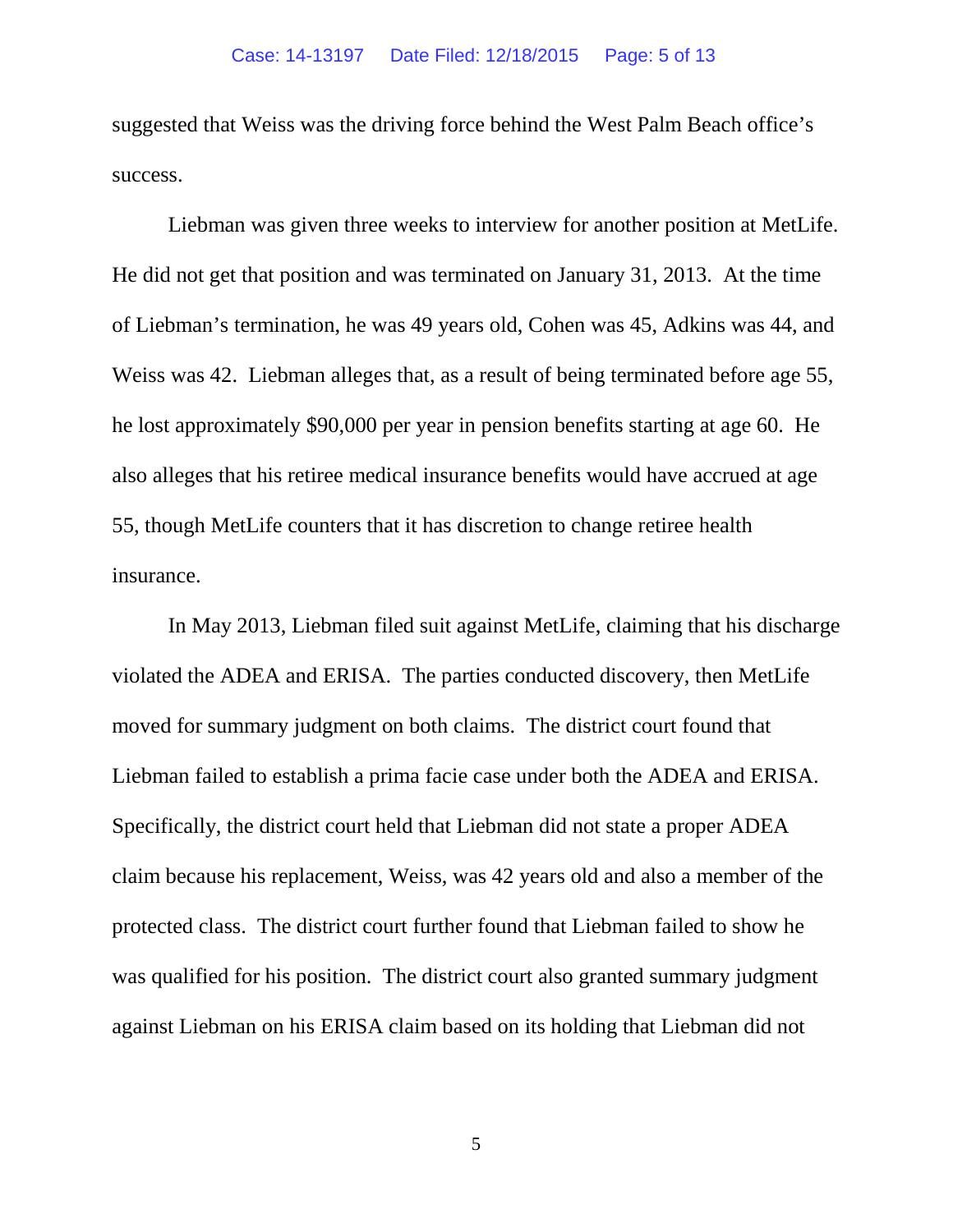show he was qualified for his position and presented only his own self-serving statements about his qualifications for the job. Liebman timely appealed.

### II.

We review de novo a district court's grant of summary judgment, resolving all reasonable factual disputes in favor of the non-moving party. Mora v. Jackson Mem'l Found., Inc., 597 F.3d 1201, 1203 (11th Cir. 2010) (per curiam). Summary judgment is proper only where there is no genuine issue of material fact and the moving party is entitled to judgment as a matter of law. Fed. R. Civ. P. 56(a); see also Benson v. Tocco, Inc., 113 F.3d 1203, 1207 (11th Cir. 1997).

#### $A<sub>1</sub>$

The ADEA prohibits employers from firing employees who are forty years or older because of their age. 29 U.S.C. § 623(a)(1); Sims v. MVM, Inc., 704 F.3d 1327, 1331–32 (11th Cir. 2013). To assert an action under the ADEA, an employee must establish that his age was the "but-for" cause of the adverse employment action. Gross v. FBL Fin. Servs., Inc., 557 U.S. 167, 176, 129 S. Ct. 2343, 2350 (2009). This showing can be made through either direct or circumstantial evidence. Mora, 597 F.3d at 1204. When an ADEA claim (like the one before us) is based on circumstantial evidence, we apply the framework established in McDonnell Douglas Corp. v. Green, 411 U.S. 792, 93 S. Ct. 1817 (1973). See Sims, 704 F.3d at 1332.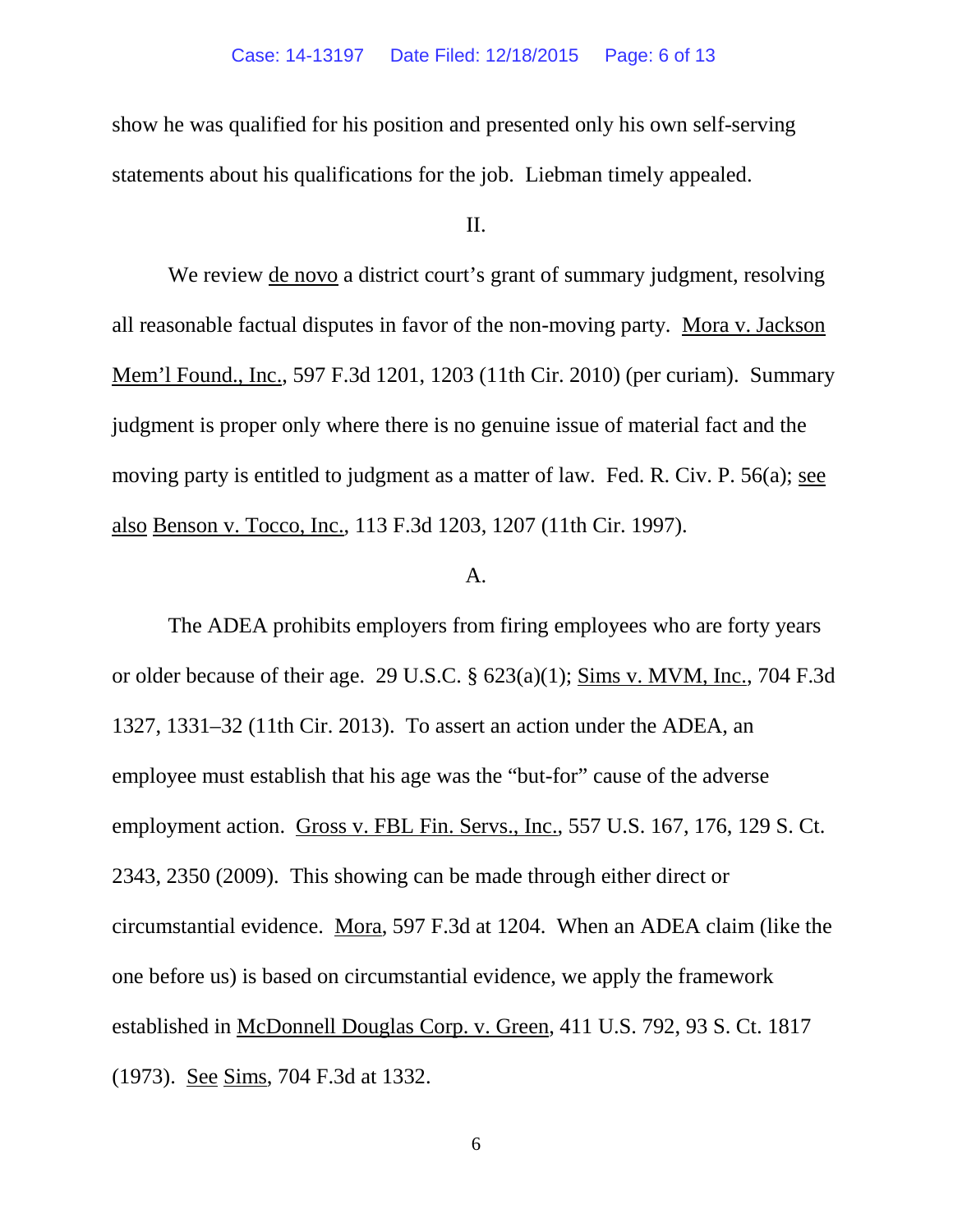Under McDonnell Douglas, an employee must first establish a prima facie case, which creates a presumption of unlawful discrimination. To make a prima facie case of age discrimination, the employee must show: (1) he was a member of the protected group between the age of forty and seventy; (2) he was subject to an adverse employment action; (3) a substantially younger person filled the position from which he was discharged; and (4) he was qualified to do the job from which he was discharged. Kragor v. Takeda Pharm. Am., Inc*.*, 702 F.3d 1304, 1308 (11th Cir. 2012). Once an employee has established a prima facie case, "the burden shifts to the employer to rebut the presumption of discrimination with evidence of a legitimate, nondiscriminatory reason for the adverse employment action." Id. If the employer proffers a legitimate, nondiscriminatory reason, the burden shifts back to the employee to show that the employer's reason is a pretext. Id.

The district court correctly found that Liebman satisfied the first two prongs of this test because he was a member of the protected class and he was fired. However, the district court erred when it found that Liebman was not replaced by a substantially younger person and that he could not prove he was qualified to do the job from which he had been fired.

The district court determined that Liebman was not replaced by someone substantially younger because Weiss, his replacement, was also over the age of forty and therefore also a member of the ADEA's protected class. But quite to the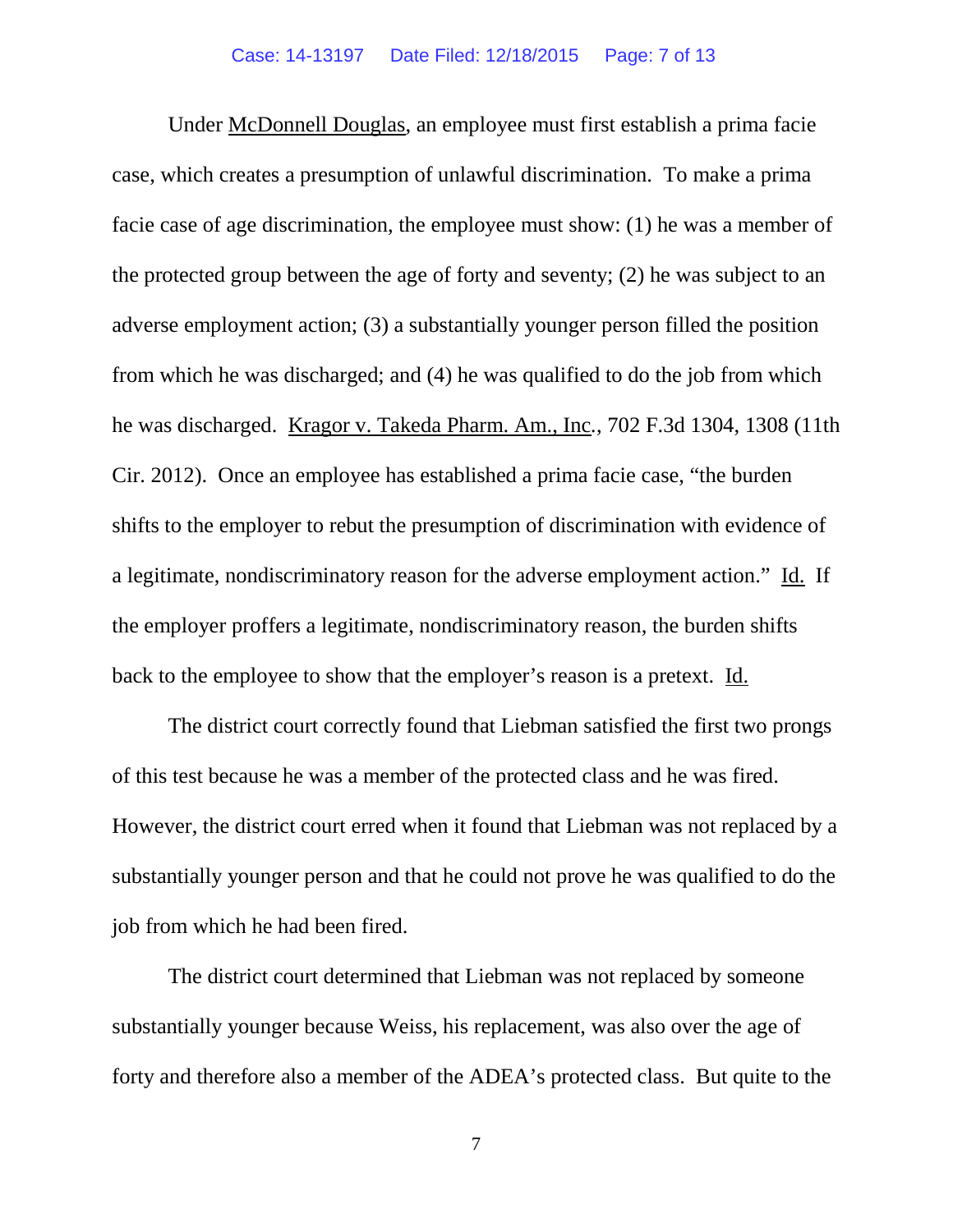contrary, the Supreme Court told us in O'Connor v. Consolidated Coin Caterers Corp*.*, 517 U.S. 308, 116 S. Ct. 1307 (1996), that "[t]he fact that one person in the protected class has lost out to another person in the protected class is . . . irrelevant, so long as he has lost out because of his age." Id. at 312, 116 S. Ct. 1310. "[T]here can be no greater inference of age discrimination (as opposed to '40 or over' discrimination) when a 40-year-old is replaced by a 39-year-old than when a 56-year-old is replaced by a 40-year-old." Id. We therefore know that "the fact than an ADEA plaintiff was replaced by someone outside the protected class is not a proper element of the McDonnell Douglas prima facie case." Id.; see also Carter v. City of Miami, 870 F.2d 578, 583 (11th Cir. 1989) ("[W]e have declined to hold that a plaintiff's inability to show that he was replaced by someone under forty is an absolute bar to the establishment of a prima facie case.").

The proper inquiry under McDonnell Douglas is whether Weiss was substantially younger than Liebman. See O'Connor, 517 U*.*S. at 313, 116 S. Ct. at 1310. Weiss is seven years younger than Liebman, and this difference qualifies as substantially younger. See Damon v. Fleming Supermarkets of Fla., Inc., 196 F.3d 1354, 1360 (11th Cir. 1999) (five years is enough); Carter v. DecisionOne Corp., 122 F.3d 997, 1003 (11th Cir. 1997) (per curiam) (three years is enough); Carter, 870 F.2d at 583 (four years is enough). Viewing the facts in the light most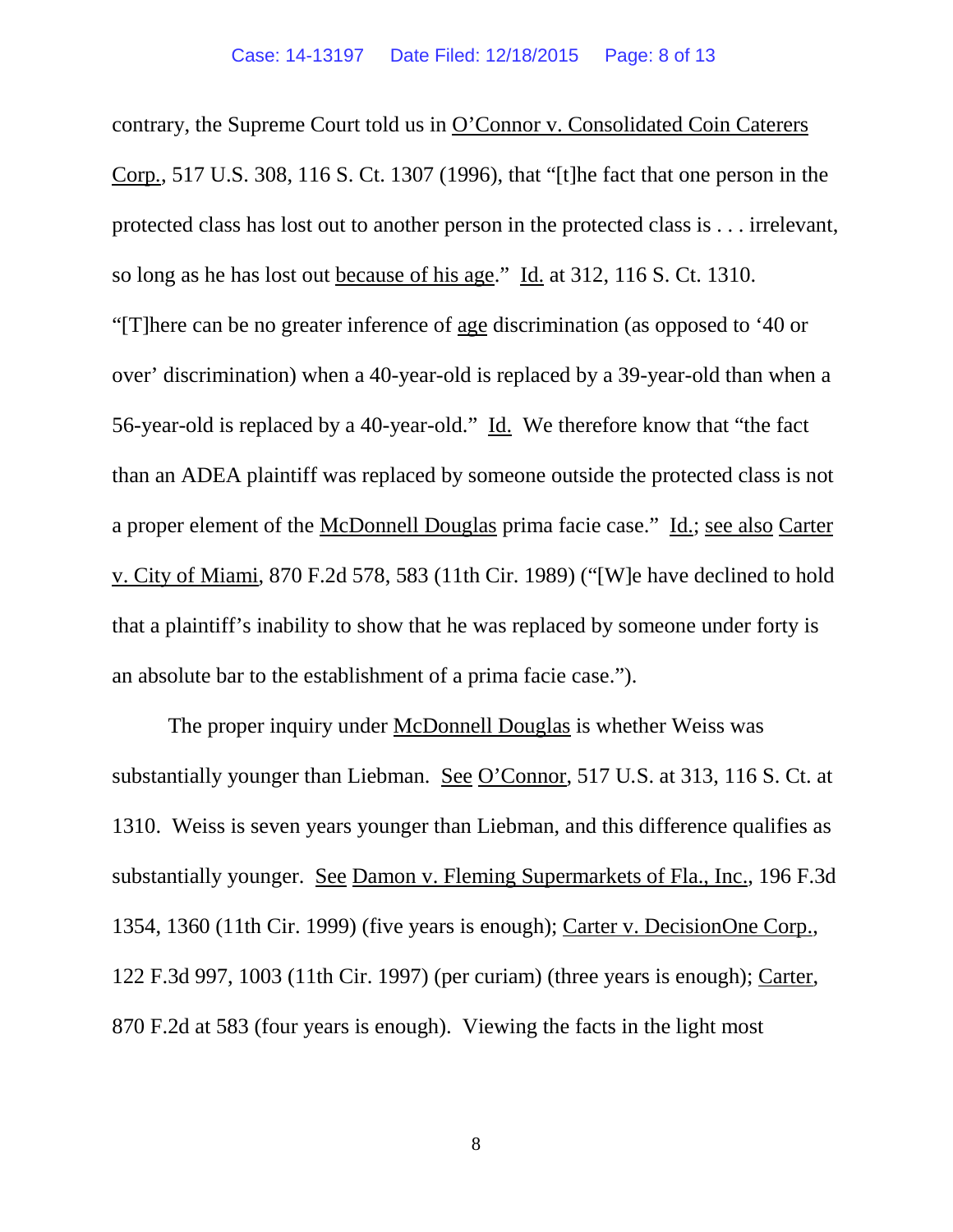favorable to Liebman, the district court erred in finding that the third prong of the McDonnell Douglas test was not met.

We must also address the district court's finding that Liebman was not qualified for the job from which he was discharged, because in 2012 "he was not performing as expected." In assessing a plaintiff's qualification for a position, we examine his skills and background. Damon, 196 F.3d at 1360. However, "if a plaintiff has enjoyed a long tenure at a certain position, we can infer that he or she is qualified to hold that particular position." Id. Liebman worked for MetLife for 27 years. Although MetLife is correct that Liebman held the specific title of "Managing Sales Director" for only three years before he was fired, the record demonstrates that he performed substantially similar duties for the preceding six years as "Managing Director." Liebman had therefore been in virtually the same position for a total of nine years before his termination. Nine years in the same position, and nearly three decades at the company, is long enough to support the inference that he was qualified for his job.

Beyond that (and viewing the facts in the light most favorable to Liebman), there is significant evidence that he was qualified for his position. For example, he received many leadership awards during his 27 years at MetLife. In 2009, 2010, and 2011, his was the top branch for MetLife's Cypress Financial Group. The district court characterized Liebman's reliance on this evidence as presenting "self-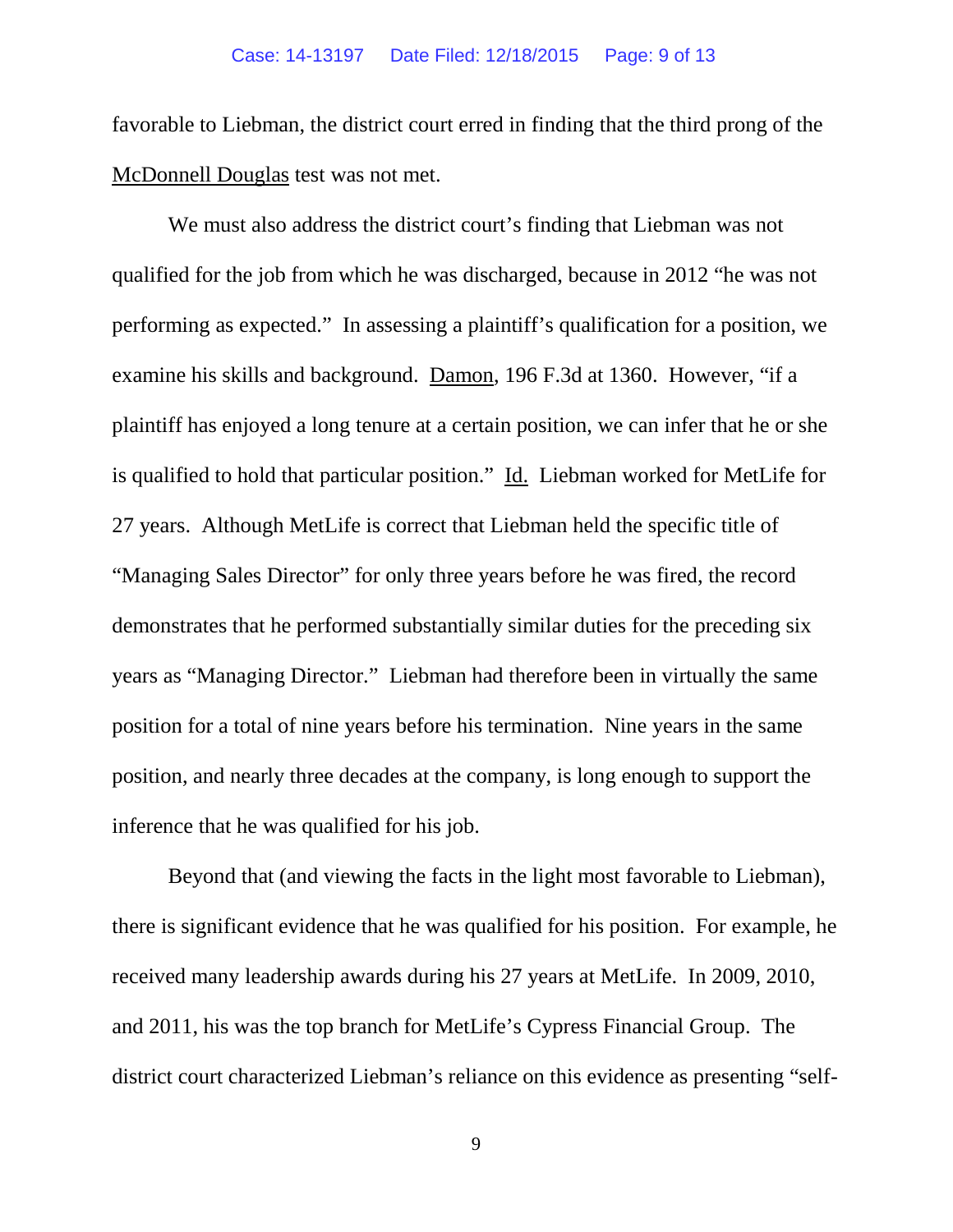serving statements" that he was a wonderful employee. But even if a party's statements "are self-serving, . . . that alone does not permit us to disregard them at the summary judgment stage." Feliciano v. City of Miami Beach, 707 F.3d 1244, 1253 (11th Cir. 2013); see also Price v. Time, Inc., 416 F.3d 1327, 1345 (11th Cir. 2005) ("Courts routinely and properly deny summary judgment on the basis of a party's sworn testimony even though it is self-serving."). The district court erred in disregarding Liebman's sworn statements and in finding that Liebman failed to establish that he was qualified for the position.

Finally, the justifications offered by MetLife for Liebman's termination namely that the company needed to reduce its budget for salaries and that many of Liebman's responsibilities were duplicative of Weiss's—were not a proper basis for rejecting Liebman's prima facie showing. Employer justifications become relevant only after the plaintiff has made his prima facie case. See Kragor, 702 F.3d at 1308. When it found that Liebman was not qualified for his position based on MetLife's proffered reasons for firing him, the district court conflated the burden shifting stages of the McDonnell Douglas framework.

Liebman has established a prima facie ADEA case. We therefore vacate the district court's order granting summary judgment on Liebman's ADEA claim and remand for consideration of whether summary judgment is appropriate under the McDonnell Douglas framework.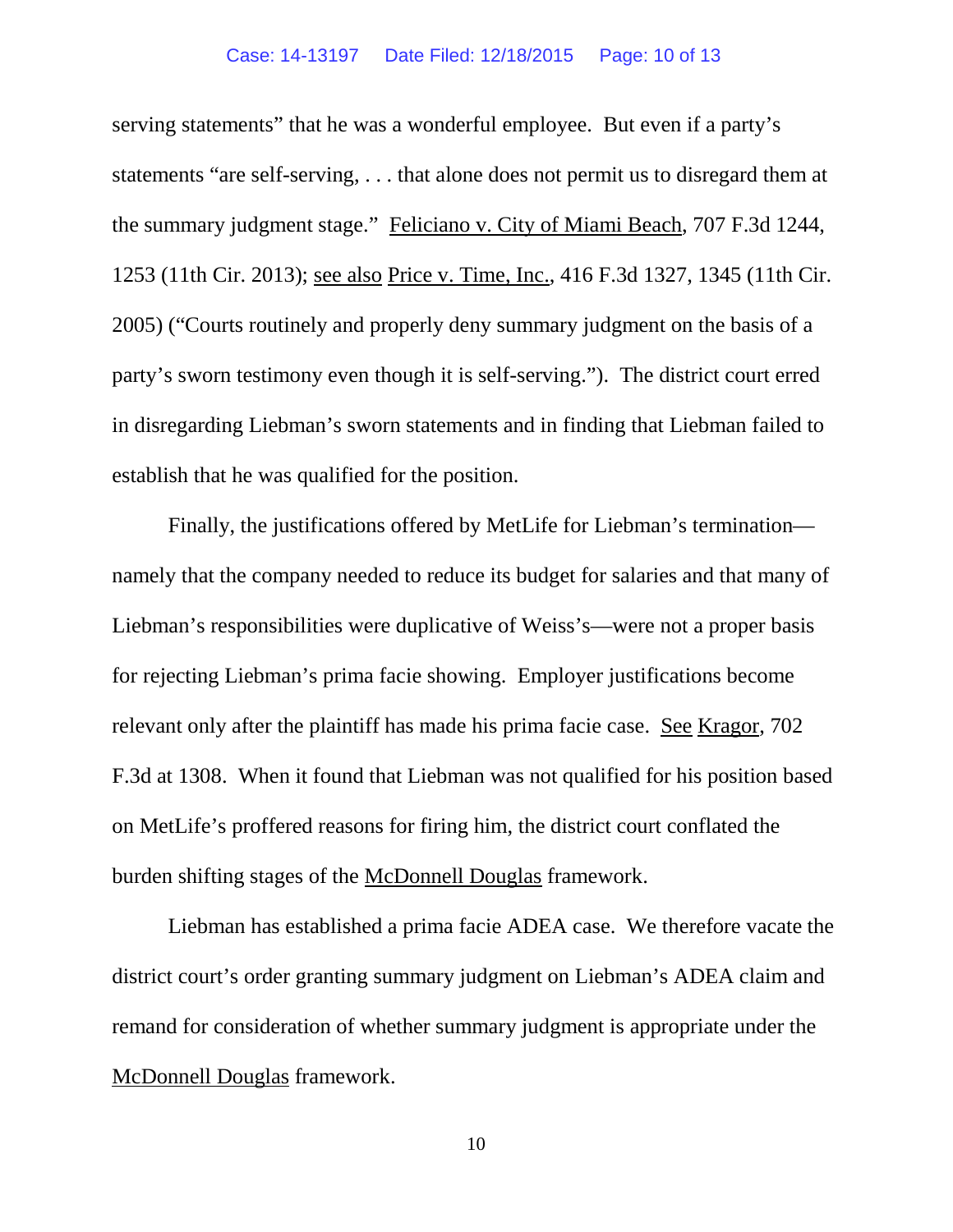B.

We turn next to the district court's grant of summary judgment on Liebman's ERISA claim. ERISA makes it unlawful for an employer "to discharge . . . a [benefit plan] participant . . . for the purpose of interfering with the attainment of any right to which such participant may become entitled." 29 U.S.C. § 1140; see also Clark v. Coats & Clark, Inc., 990 F.2d 1217, 1222 (11th Cir. 1993). As with an ADEA claim, a plaintiff can establish an ERISA claim by either direct evidence or circumstantial evidence under the McDonnell Douglas framework. Clark, 990 F.2d at 1223. To establish a prima facie ERISA case, an employee must show that he: (1) was entitled to ERISA protection; (2) was qualified for his position; and (3) was discharged under circumstances that give rise to an inference of discrimination. Id. Once a plaintiff has established a prima facie case, the burden shifts to the employer to articulate a legitimate, nondiscriminatory reason for the adverse employment action. Id. The burden then shifts back to the plaintiff to establish the employer's reason was pretext. Id.

Relying on its discussion of Liebman's ADEA claim, the district court held that Liebman was not qualified for his position at MetLife. According to the district court, then, Liebman's ERISA claim failed for lack of a prima facie case. But for the reasons discussed in connection with Liebman's ADEA case, we believe the district court erred here as well.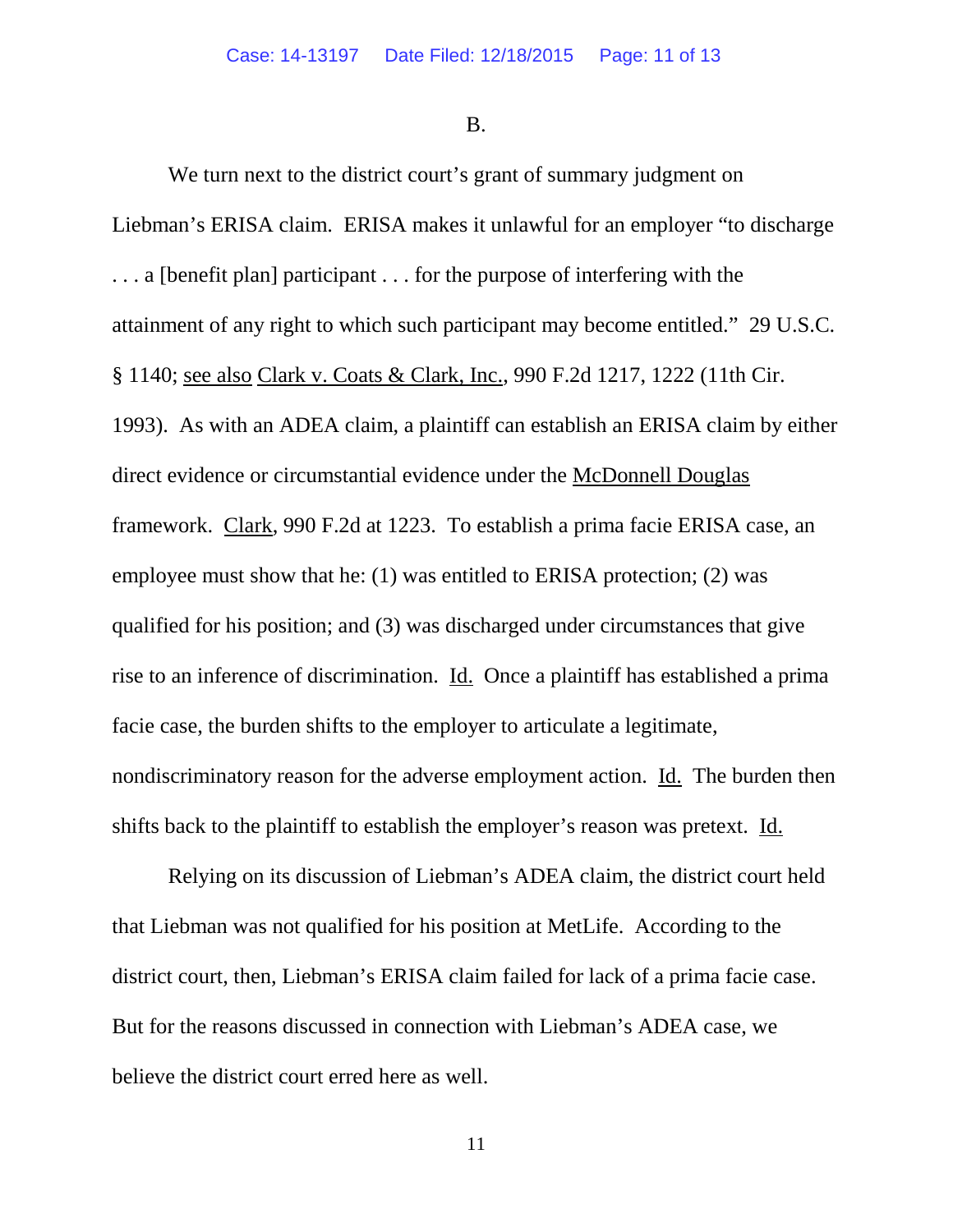The district court did not address whether Liebman was discharged under circumstances that give rise to an inference of discrimination. However, in his sworn declaration, Liebman pointed to four or five occasions between 2003 and 2008 when Adkins suggested he was jealous of Liebman's pension plan. Liebman also attested that Adkins publicly singled him out about his pension in front of 150 to 200 employees in 2012. Adkins's comment on Liebman's pension plan in front of a large group is corroborated by Samir Abdullah, a former MetLife sales representative. These statements offer support for Liebman's claim that he was discharged under circumstances that give rise to an inference of discrimination.

MetLife argues here, as it did before the district court, that any statements in Liebman's declaration about Adkins's jealous comments should be disregarded because they directly contradict his deposition testimony. It is of course true that "[w]hen a party has given clear answers to unambiguous questions which negate the existence of any genuine issue of material fact [for summary judgment], that party cannot thereafter create such an issue with an affidavit that merely contradicts, without explanation, previously given clear testimony." Van T. Junkins & Assoc., Inc. v. U.S. Indust., Inc., 736 F.2d 656, 657 (11th Cir. 1984). MetLife also moved to strike Abdullah's sworn declaration because Abdullah was not identified as a witness by the witness disclosure deadline.